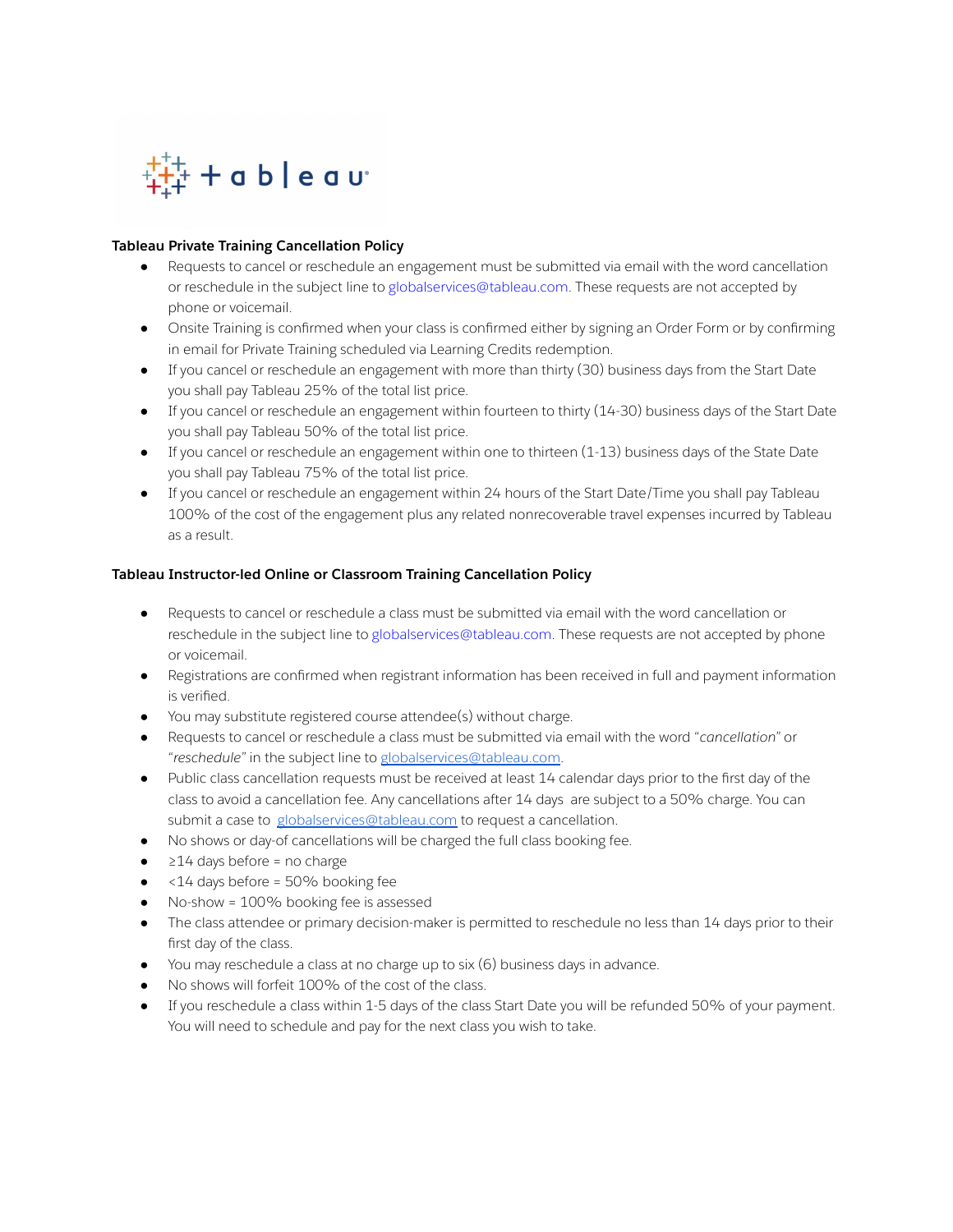### **Tableau Exam Readiness Policies**

- Notwithstanding anything to the contrary in your license agreement with Tableau, all Exam Readiness packages are subject to Section 9 of the End-User License Agreement available at [www.tableau.com/eula](http://www.tableau.com/eula)  $($ "EULA"). Your use of the Tableau website is subject to any terms posted thereon, including without limitation any Terms of Service and Privacy Policies. If you are redirected to any other website, use of such website may be subject to any terms posted thereon.
- Your use of the Exam Readiness package is limited to the term and number of Authorized Users purchased. Notwithstanding anything to the contrary in the EULA, log-in credentials for the Exam Readiness package may not be shared and may not be transferred or reassigned to different or additional individuals, and Training materials provided with or downloaded from the Exam Readiness package may not be shared.
- Subscription terms are subject to change. Please reference your specific product terms found at [www.tableau.com/learn](http://www.tableau.com/learn) for any changes.

# **Cancellations and Use of the Tableau Training Pass**

- You may register for multiple courses at once, i.e., you may register for Desktop I and Desktop II. But, you may not register for the same course more than once at the same time, i.e., if you register for Desktop I, you may not register for Desktop I again unless you have canceled or completed your first registration. If you have more than one active registration for the same course, Tableau may notify you. If you do not respond within 48 hours to confirm which course you wish to take, Tableau may unregister you for all of the course(s) except the one that is soonest on the schedule.
- Notwithstanding anything to the contrary in your license agreement with Tableau, all Training Pass offerings are subject to Section 9 of the End-User License Agreement available at [www.tableau.com/eula](http://www.tableau.com/eula) ("EULA"). Your use of the Tableau website is subject to any terms posted thereon, including without limitation any Terms of Service and Privacy Policies. If you are redirected to any other website, use of such website may be subject to any terms posted thereon.
- Your use of the Training Pass is limited to the term and number of Authorized Users purchased. Notwithstanding anything to the contrary in the EULA, log-in credentials for the training pass may not be shared and may not be transferred or reassigned to different or additional individuals, and Training materials provided with or downloaded from the training pass may not be shared.
- Subscription terms are subject to change. Please reference your specific product terms found at [www.tableau.com/learn](http://www.tableau.com/learn) for any changes

# **Cancellation by Tableau Software**

- SFDC reserves the right to cancel any class due to insufficient enrollment by providing notice to the Customer at least six (6) business days prior to the scheduled commencement date. In the event SFDC cancels the class, the Customer may elect to receive a full refund of registration fees paid or credit toward an alternative class(es). SFDC will not be responsible for non-refundable transportation, lodging, or other costs related to a canceled class.
- In the event of cancellation by Salesforce, keep in mind:
	- You may elect to receive a full refund of registration fees paid or credit toward alternative class(es).
	- SFDC will not be responsible for non-refundable airline tickets purchased or accommodations placed by the customer.
	- If the class is canceled due to circumstances beyond reasonable control, (e.g. weather, natural disaster), you are entitled to a full class credit which must be used within 3 months of the date of